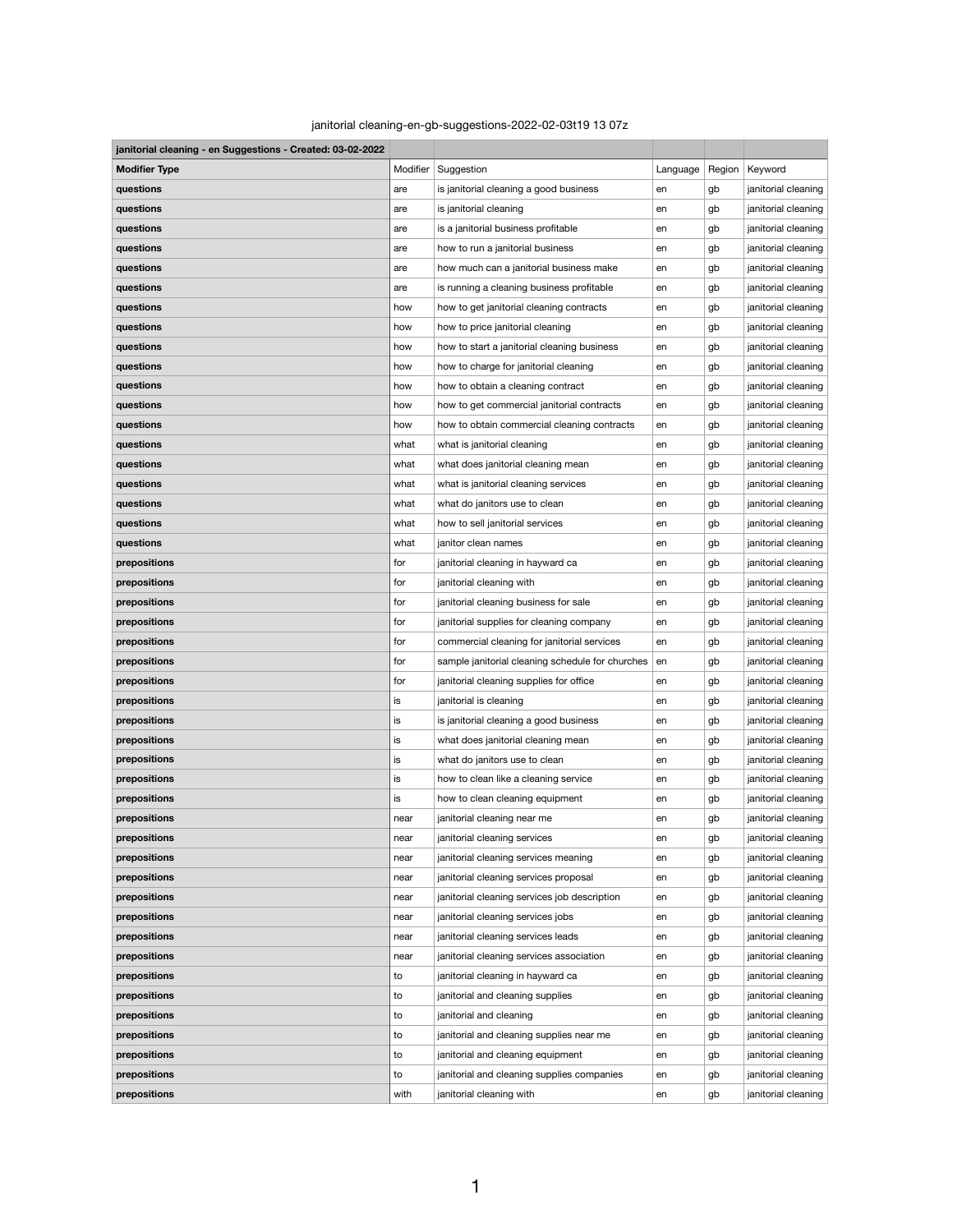| prepositions  | with      | janitorial cleaning in hayward ca           | en | gb | janitorial cleaning |
|---------------|-----------|---------------------------------------------|----|----|---------------------|
| prepositions  | with      | janitorial and cleaning supplies            | en | gb | janitorial cleaning |
| prepositions  | with      | janitorial and cleaning supplies near me    |    | gb | janitorial cleaning |
| prepositions  | with      | janitorial and cleaning equipment           | en |    | janitorial cleaning |
|               |           |                                             | en | gb |                     |
| prepositions  | with      | janitorial and cleaning supplies companies  | en | gb | janitorial cleaning |
| prepositions  | with      | what do janitors use to clean               | en | gb | janitorial cleaning |
| prepositions  | with      | what does janitorial cleaning mean          | en | gb | janitorial cleaning |
| comparisons   | and       | janitorial and cleaning supplies            | en | gb | janitorial cleaning |
| comparisons   | and       | janitorial and cleaning                     | en | gb | janitorial cleaning |
| comparisons   | and       | janitorial and cleaning supplies near me    | en | gb | janitorial cleaning |
| comparisons   | and       | janitorial and cleaning equipment           | en | gb | janitorial cleaning |
| comparisons   | and       | janitorial and cleaning supplies companies  | en | gb | janitorial cleaning |
| comparisons   | and       | janitorial cleaning supplies and equipment  | en | gb | janitorial cleaning |
| comparisons   | and       | janitorial services and cleaning            | en | gb | janitorial cleaning |
| comparisons   | and       | commercial cleaning and janitorial services | en | gb | janitorial cleaning |
| comparisons   | or        | janitorial and cleaning supplies            | en | gb | janitorial cleaning |
| comparisons   | or        | janitorial and cleaning                     | en | gb | janitorial cleaning |
| comparisons   | or        | janitorial and cleaning supplies near me    | en | gb | janitorial cleaning |
| comparisons   | or        | janitorial and cleaning equipment           | en | gb | janitorial cleaning |
| comparisons   | or        | janitorial and cleaning supplies companies  | en | gb | janitorial cleaning |
| comparisons   | or        | cleaning or janitorial business             | en | gb | janitorial cleaning |
| comparisons   | or        | janitorial and cleaning 意味                  | en | gb | janitorial cleaning |
| comparisons   | <b>VS</b> | janitorial and cleaning                     | en | gb | janitorial cleaning |
| comparisons   | ٧S        | janitorial and cleaning supplies            | en | gb | janitorial cleaning |
| comparisons   | <b>VS</b> | janitorial and cleaning supplies near me    | en | gb | janitorial cleaning |
| comparisons   | <b>VS</b> | janitorial and cleaning equipment           | en | gb | janitorial cleaning |
| comparisons   | <b>VS</b> | janitorial and cleaning supplies companies  | en | gb | janitorial cleaning |
| comparisons   | <b>VS</b> | janitorial and cleaning services            | en | gb | janitorial cleaning |
| comparisons   | ٧S        | commercial cleaning and janitorial services | en | gb | janitorial cleaning |
| comparisons   | <b>VS</b> | what does janitorial cleaning mean          | en | gb | janitorial cleaning |
| alphabeticals | a         | janitorial cleaning app                     | en | gb | janitorial cleaning |
| alphabeticals | а         | janitorial cleaning associations            | en | gb | janitorial cleaning |
| alphabeticals | а         | janitorial cleaning audit                   | en | gb | janitorial cleaning |
| alphabeticals |           | janitorial cleaning aurora il               | en | gb | janitorial cleaning |
|               | a         |                                             |    |    |                     |
| alphabeticals | a         | janitorial and cleaning supplies            | en | gb | janitorial cleaning |
| alphabeticals | а         | janitorial and cleaning                     | en | gb | janitorial cleaning |
| alphabeticals | a         | janitorial and cleaning supplies near me    | en | gb | janitorial cleaning |
| alphabeticals | a         | janitorial and cleaning equipment           | en | gb | janitorial cleaning |
| alphabeticals | b         | janitorial cleaning business                | en | gb | janitorial cleaning |
| alphabeticals | b         | janitorial cleaning bids                    | en | gb | janitorial cleaning |
| alphabeticals | b         | janitorial cleaning bakersfield             | en | gb | janitorial cleaning |
| alphabeticals | b         | janitorial cleaning business plan           | en | gb | janitorial cleaning |
| alphabeticals | b         | janitorial cleaning belt                    | en | gb | janitorial cleaning |
| alphabeticals | b         | janitorial cleaning bid calculator          | en | gb | janitorial cleaning |
| alphabeticals | b         | janitorial cleaning business for sale       | en | gb | janitorial cleaning |
| alphabeticals | b         | janitorial cleaning brushes                 | en | gb | janitorial cleaning |
| alphabeticals | C         | janitorial cleaning cart                    | en | gb | janitorial cleaning |
| alphabeticals | C         | janitorial cleaning checklist               | en | gb | janitorial cleaning |
| alphabeticals | С         | janitorial cleaning contracts               | en | gb | janitorial cleaning |
| alphabeticals | С         | janitorial cleaning companies               | en | gb | janitorial cleaning |
| alphabeticals | С         | janitorial cleaning companies near me       | en | gb | janitorial cleaning |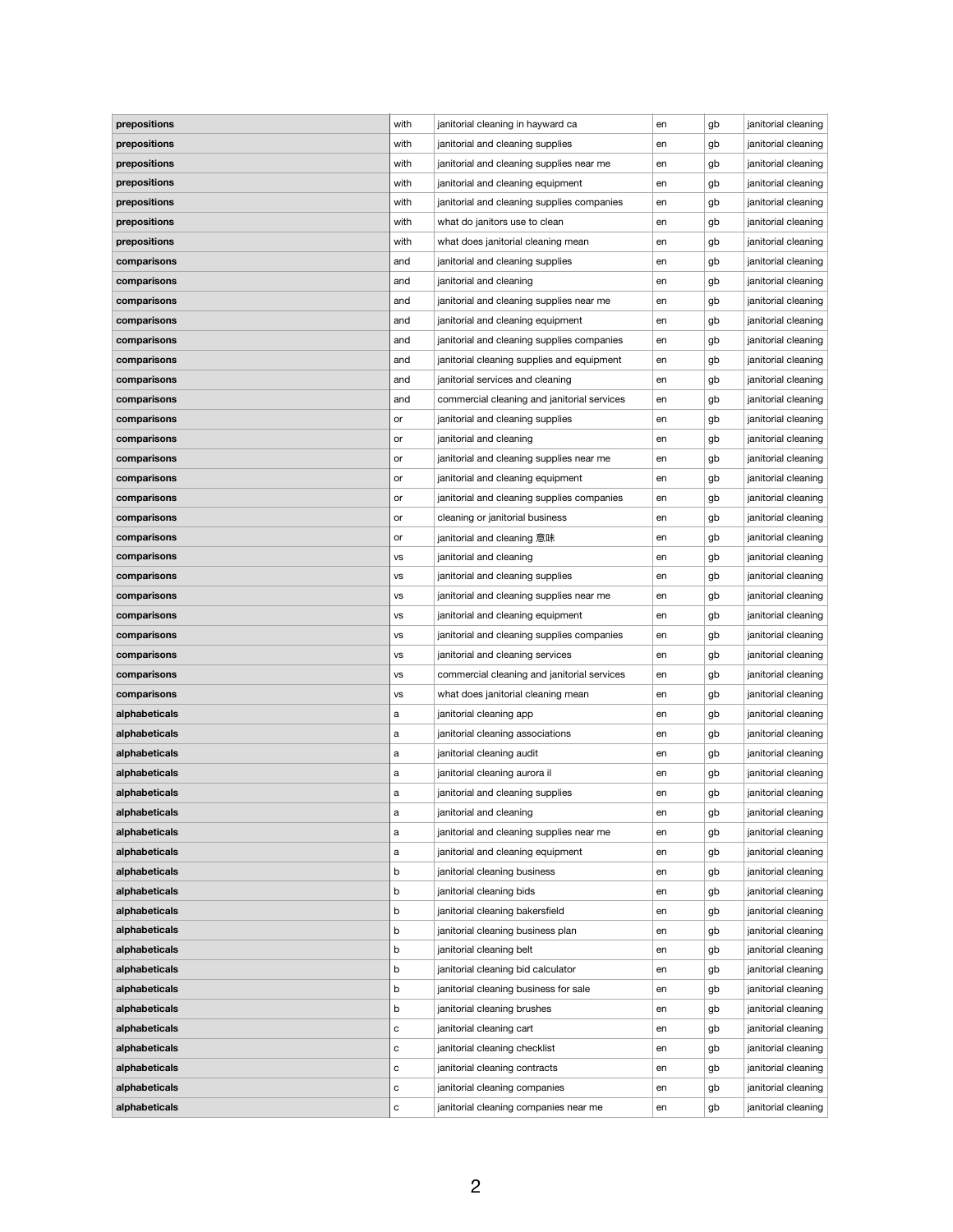| alphabeticals | с  | janitorial cleaning checklist template          | en | gb | janitorial cleaning |
|---------------|----|-------------------------------------------------|----|----|---------------------|
| alphabeticals | с  | janitorial cleaning chemicals                   | en | gb | janitorial cleaning |
| alphabeticals | С  | janitorial cleaning calculator                  | en | gb | janitorial cleaning |
| alphabeticals | d  | janitorial cleaning definition                  | en | gb | janitorial cleaning |
| alphabeticals | d  | janitorial cleaning description                 | en | gb | janitorial cleaning |
| alphabeticals | d  | janitorial cleaning duties                      | en | gb | janitorial cleaning |
| alphabeticals | d  | janitorial cleaning dublin                      | en | gb | janitorial cleaning |
| alphabeticals | d  | janitorial cleaning design                      | en | gb | janitorial cleaning |
| alphabeticals | d  | janitorial deep cleaning checklist              | en | gb | janitorial cleaning |
| alphabeticals | d  | janitorial daily cleaning checklist             | en | gb | janitorial cleaning |
| alphabeticals | d  | janitorial office cleaning duties               | en | gb | janitorial cleaning |
| alphabeticals | е  | janitorial cleaning equipment                   | en | gb | janitorial cleaning |
| alphabeticals | е  | janitorial cleaning equipment list              | en | gb | janitorial cleaning |
| alphabeticals | е  | janitorial cleaning estimate bidding calculator | en | gb | janitorial cleaning |
| alphabeticals | е  | janitorial steam cleaning equipment             | en | gb | janitorial cleaning |
| alphabeticals | е  | janitorial cleaning supplies equipment          | en | gb | janitorial cleaning |
| alphabeticals | е  | janitorial cleaning jobs edmonton               | en | gb | janitorial cleaning |
| alphabeticals | е  | janitorial cleaning equipment commercial        | en | gb | janitorial cleaning |
| alphabeticals | е  | sunshine cleaning & janitorial erie pa          | en | gb | janitorial cleaning |
| alphabeticals | f  | janitorial cleaning franchise                   | en | gb | janitorial cleaning |
| alphabeticals | f  | janitorial cleaning flyers                      | en | gb | janitorial cleaning |
| alphabeticals |    | janitorial cleaning forum                       | en | gb | janitorial cleaning |
| alphabeticals |    | janitorial cleaning free                        | en | gb | janitorial cleaning |
| alphabeticals |    | janitorial cleaning business for sale           | en | gb | janitorial cleaning |
| alphabeticals |    | janitorial cleaning checklist form              | en | gb | janitorial cleaning |
| alphabeticals | f  | janitorial cleaning square feet                 | en | gb | janitorial cleaning |
| alphabeticals | f  | janitorial cleaning images free                 | en | gb | janitorial cleaning |
| alphabeticals | g  | janitorial cleaning gloves                      | en | gb | janitorial cleaning |
| alphabeticals | g  | janitorial cleaning guidelines                  | en | gb | janitorial cleaning |
| alphabeticals | g  | janitorial cleaning green                       | en | gb | janitorial cleaning |
| alphabeticals | g  | janitorial green cleaning products              | en | gb | janitorial cleaning |
| alphabeticals | g  | is janitorial cleaning a good business          | en | gb | janitorial cleaning |
| alphabeticals | g  | how to clean cleaning gloves                    | en | gb | janitorial cleaning |
| alphabeticals | h  | janitorial cleaning hiring                      | en | gb | janitorial cleaning |
| alphabeticals | h. | janitorial cleaning housekeeping                | en | gb | janitorial cleaning |
| alphabeticals | h  | janitorial cleaning hartford                    | en | gb | janitorial cleaning |
| alphabeticals | h  | janitorial cleaning in hayward ca               | en | gb | janitorial cleaning |
| alphabeticals | h. | janitorial cleaning camp hill                   | en | gb | janitorial cleaning |
| alphabeticals | h  | janitorial cleaning services hayward            | en | gb | janitorial cleaning |
| alphabeticals | h  | a & p janitorial hygiene cleaning supplies      | en | gb | janitorial cleaning |
| alphabeticals | h. | janitorial house cleaning                       | en | gb | janitorial cleaning |
| alphabeticals |    | janitorial cleaning in housekeeping             | en | gb | janitorial cleaning |
| alphabeticals |    | janitorial cleaning insurance                   | en | gb | janitorial cleaning |
| alphabeticals |    | janitorial cleaning images                      | en | gb | janitorial cleaning |
| alphabeticals |    | janitorial cleaning invoice                     | en | gb | janitorial cleaning |
| alphabeticals |    | janitorial cleaning instructions                | en | gb | janitorial cleaning |
| alphabeticals |    | janitorial cleaning interview questions         | en | gb | janitorial cleaning |
| alphabeticals |    | janitorial cleaning images free                 | en | gb | janitorial cleaning |
| alphabeticals |    | janitorial cleaning ideas                       | en | gb | janitorial cleaning |
| alphabeticals |    | janitorial cleaning jobs                        | en | gb | janitorial cleaning |
| alphabeticals |    | janitorial cleaning jobs near me                | en | gb | janitorial cleaning |
|               |    |                                                 |    |    |                     |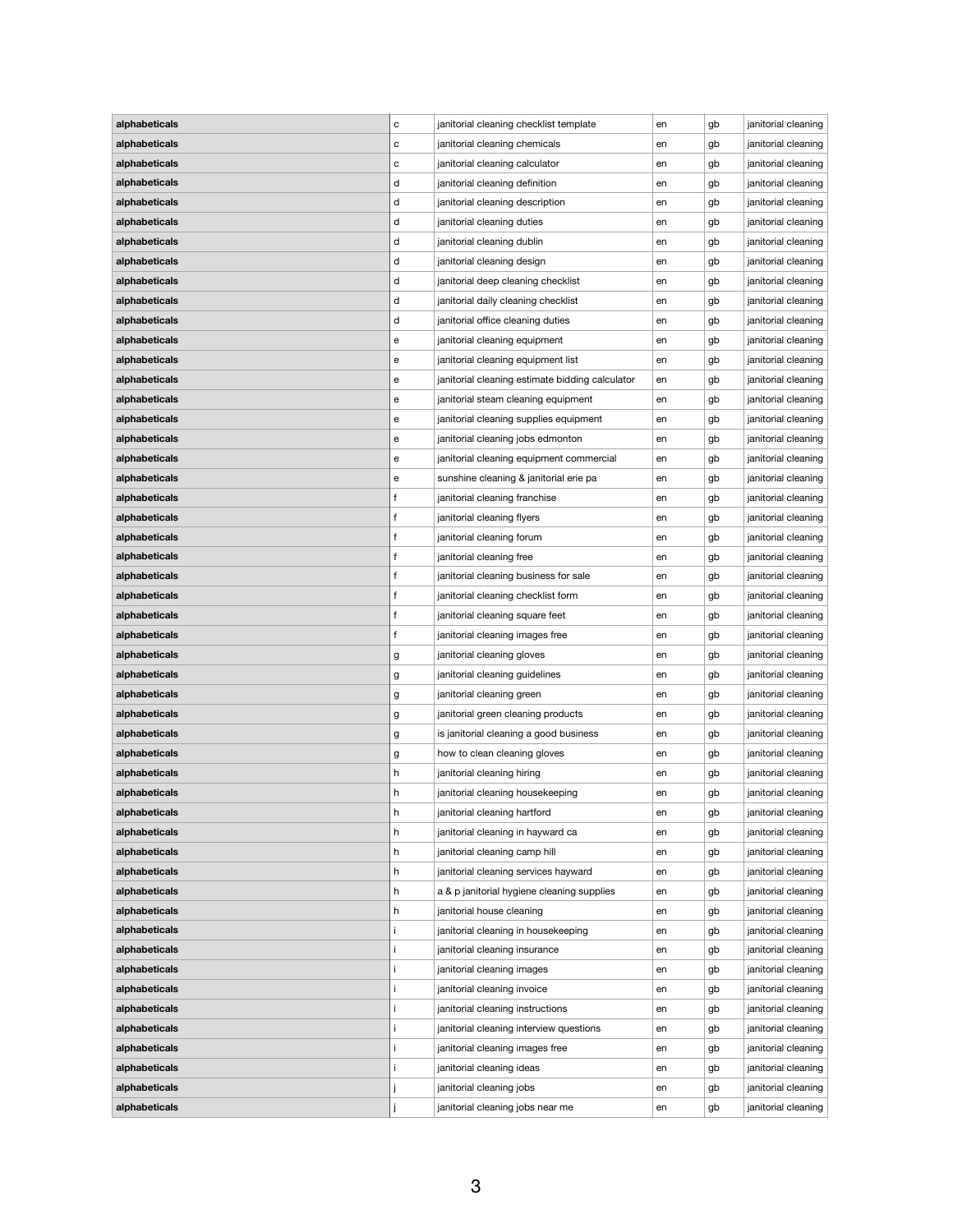| janitorial cleaning jobs in chicago<br>janitorial cleaning<br>alphabeticals<br>gb<br>en<br>alphabeticals<br>janitorial cleaning jobs edmonton<br>janitorial cleaning<br>gb<br>en<br>alphabeticals<br>janitorial cleaning jackson ms<br>janitorial cleaning<br>gb<br>en<br>janitorial office cleaning jobs<br>janitorial cleaning<br>alphabeticals<br>gb<br>en<br>alphabeticals<br>janitorial cleaning services job description<br>janitorial cleaning<br>gb<br>en<br>alphabeticals<br>janitorial cleaning kits<br>janitorial cleaning<br>k.<br>gb<br>en<br>alphabeticals<br>janitorial cleaning killeen tx<br>janitorial cleaning<br>k<br>gb<br>en<br>alphabeticals<br>cleaning janitorial kenmore<br>janitorial cleaning<br>k.<br>gb<br>en<br>alphabeticals<br>janitorial cleaning leads<br>janitorial cleaning<br>gb<br>en<br>janitorial cleaning list<br>janitorial cleaning<br>alphabeticals<br>gb<br>en<br>janitorial cleaning license<br>janitorial cleaning<br>alphabeticals<br>gb<br>en<br>alphabeticals<br>janitorial cleaning log template<br>janitorial cleaning<br>gb<br>en<br>janitorial cleaning<br>alphabeticals<br>janitorial cleaning log<br>gb<br>en<br>alphabeticals<br>janitorial cleaning logo<br>janitorial cleaning<br>gb<br>en<br>alphabeticals<br>janitorial cleaning labor<br>janitorial cleaning<br>gb<br>en<br>janitorial cleaning leesburg<br>alphabeticals<br>janitorial cleaning<br>gb<br>en<br>alphabeticals<br>janitorial cleaning meaning<br>janitorial cleaning<br>gb<br>m<br>en<br>alphabeticals<br>janitorial cleaning materials<br>janitorial cleaning<br>gb<br>en<br>m<br>janitorial cleaning machines<br>alphabeticals<br>janitorial cleaning<br>gb<br>en<br>m<br>alphabeticals<br>janitorial cleaning marketing plan<br>janitorial cleaning<br>gb<br>m<br>en<br>alphabeticals<br>janitorial cleaning missoula<br>janitorial cleaning<br>gb<br>m<br>en<br>alphabeticals<br>janitorial cleaning manufacturer<br>janitorial cleaning<br>gb<br>m<br>en<br>alphabeticals<br>janitorial cleaning services meaning<br>janitorial cleaning<br>gb<br>en<br>m<br>alphabeticals<br>janitorial cleaning near me<br>janitorial cleaning<br>gb<br>m<br>en<br>alphabeticals<br>janitorial cleaning near me<br>janitorial cleaning<br>gb<br>en<br>n<br>alphabeticals<br>janitorial cleaning number<br>janitorial cleaning<br>gb<br>n<br>en<br>janitorial cleaning supplies near me<br>alphabeticals<br>janitorial cleaning<br>gb<br>n<br>en<br>alphabeticals<br>janitorial cleaning jobs near me<br>janitorial cleaning<br>gb<br>n<br>en<br>alphabeticals<br>janitorial cleaning<br>janitorial cleaning company names<br>gb<br>n<br>en<br>janitorial cleaning services nyc<br>alphabeticals<br>janitorial cleaning<br>gb<br>en<br>n<br>alphabeticals<br>janitorial cleaning services norfolk va<br>janitorial cleaning<br>gb<br>n<br>en<br>alphabeticals<br>janitorial cleaning services norfolk<br>janitorial cleaning<br>gb<br>n<br>en<br>janitorial cleaning ocala fl<br>alphabeticals<br>janitorial cleaning<br>gb<br>en<br>о<br>janitorial cleaning ocala<br>alphabeticals<br>janitorial cleaning<br>gb<br>о<br>en<br>alphabeticals<br>janitorial of cleaning<br>janitorial cleaning<br>gb<br>о<br>en<br>janitorial cleaning supplies online<br>alphabeticals<br>janitorial cleaning<br>gb<br>о<br>en<br>alphabeticals<br>janitorial cleaning scope of work<br>janitorial cleaning<br>gb<br>о<br>en<br>alphabeticals<br>janitorial cleaning services oakland<br>janitorial cleaning<br>gb<br>en<br>о<br>alphabeticals<br>janitorial schedule of cleaning<br>janitorial cleaning<br>gb<br>о<br>en<br>alphabeticals<br>janitorial office cleaning jobs<br>janitorial cleaning<br>gb<br>о<br>en<br>alphabeticals<br>janitorial cleaning partners<br>janitorial cleaning<br>gb<br>en<br>р<br>janitorial cleaning products<br>alphabeticals<br>janitorial cleaning<br>gb<br>p<br>en<br>alphabeticals<br>janitorial cleaning procedures<br>janitorial cleaning<br>gb<br>en<br>p<br>alphabeticals<br>janitorial cleaning proposal<br>gb<br>janitorial cleaning<br>р<br>en<br>alphabeticals<br>janitorial cleaning prices<br>janitorial cleaning<br>gb<br>p<br>en<br>janitorial cleaning per square foot<br>alphabeticals<br>janitorial cleaning<br>gb<br>en<br>p<br>janitorial cleaning pictures<br>janitorial cleaning<br>alphabeticals<br>gb<br>р<br>en<br>alphabeticals<br>janitorial cleaning proposal template<br>janitorial cleaning<br>gb<br>en<br>p<br>janitorial cleaning quote template<br>alphabeticals<br>janitorial cleaning<br>gb<br>en<br>q<br>janitorial cleaning interview questions<br>janitorial cleaning<br>alphabeticals<br>gb<br>en | alphabeticals |   | janitorial cleaning job description | en | gb | janitorial cleaning |
|----------------------------------------------------------------------------------------------------------------------------------------------------------------------------------------------------------------------------------------------------------------------------------------------------------------------------------------------------------------------------------------------------------------------------------------------------------------------------------------------------------------------------------------------------------------------------------------------------------------------------------------------------------------------------------------------------------------------------------------------------------------------------------------------------------------------------------------------------------------------------------------------------------------------------------------------------------------------------------------------------------------------------------------------------------------------------------------------------------------------------------------------------------------------------------------------------------------------------------------------------------------------------------------------------------------------------------------------------------------------------------------------------------------------------------------------------------------------------------------------------------------------------------------------------------------------------------------------------------------------------------------------------------------------------------------------------------------------------------------------------------------------------------------------------------------------------------------------------------------------------------------------------------------------------------------------------------------------------------------------------------------------------------------------------------------------------------------------------------------------------------------------------------------------------------------------------------------------------------------------------------------------------------------------------------------------------------------------------------------------------------------------------------------------------------------------------------------------------------------------------------------------------------------------------------------------------------------------------------------------------------------------------------------------------------------------------------------------------------------------------------------------------------------------------------------------------------------------------------------------------------------------------------------------------------------------------------------------------------------------------------------------------------------------------------------------------------------------------------------------------------------------------------------------------------------------------------------------------------------------------------------------------------------------------------------------------------------------------------------------------------------------------------------------------------------------------------------------------------------------------------------------------------------------------------------------------------------------------------------------------------------------------------------------------------------------------------------------------------------------------------------------------------------------------------------------------------------------------------------------------------------------------------------------------------------------------------------------------------------------------------------------------------------------------------------------------------------------------------------------------------------------------------------------------------------------------------------------------------------------------------------------------------------------------------------------------------------------------------------------------------------------------------------------------------------------------------------------------------------------------------------------------------------------------------------------------------------------------------------------------------------------------------------------------------|---------------|---|-------------------------------------|----|----|---------------------|
|                                                                                                                                                                                                                                                                                                                                                                                                                                                                                                                                                                                                                                                                                                                                                                                                                                                                                                                                                                                                                                                                                                                                                                                                                                                                                                                                                                                                                                                                                                                                                                                                                                                                                                                                                                                                                                                                                                                                                                                                                                                                                                                                                                                                                                                                                                                                                                                                                                                                                                                                                                                                                                                                                                                                                                                                                                                                                                                                                                                                                                                                                                                                                                                                                                                                                                                                                                                                                                                                                                                                                                                                                                                                                                                                                                                                                                                                                                                                                                                                                                                                                                                                                                                                                                                                                                                                                                                                                                                                                                                                                                                                                                                                                  |               |   |                                     |    |    |                     |
|                                                                                                                                                                                                                                                                                                                                                                                                                                                                                                                                                                                                                                                                                                                                                                                                                                                                                                                                                                                                                                                                                                                                                                                                                                                                                                                                                                                                                                                                                                                                                                                                                                                                                                                                                                                                                                                                                                                                                                                                                                                                                                                                                                                                                                                                                                                                                                                                                                                                                                                                                                                                                                                                                                                                                                                                                                                                                                                                                                                                                                                                                                                                                                                                                                                                                                                                                                                                                                                                                                                                                                                                                                                                                                                                                                                                                                                                                                                                                                                                                                                                                                                                                                                                                                                                                                                                                                                                                                                                                                                                                                                                                                                                                  |               |   |                                     |    |    |                     |
|                                                                                                                                                                                                                                                                                                                                                                                                                                                                                                                                                                                                                                                                                                                                                                                                                                                                                                                                                                                                                                                                                                                                                                                                                                                                                                                                                                                                                                                                                                                                                                                                                                                                                                                                                                                                                                                                                                                                                                                                                                                                                                                                                                                                                                                                                                                                                                                                                                                                                                                                                                                                                                                                                                                                                                                                                                                                                                                                                                                                                                                                                                                                                                                                                                                                                                                                                                                                                                                                                                                                                                                                                                                                                                                                                                                                                                                                                                                                                                                                                                                                                                                                                                                                                                                                                                                                                                                                                                                                                                                                                                                                                                                                                  |               |   |                                     |    |    |                     |
|                                                                                                                                                                                                                                                                                                                                                                                                                                                                                                                                                                                                                                                                                                                                                                                                                                                                                                                                                                                                                                                                                                                                                                                                                                                                                                                                                                                                                                                                                                                                                                                                                                                                                                                                                                                                                                                                                                                                                                                                                                                                                                                                                                                                                                                                                                                                                                                                                                                                                                                                                                                                                                                                                                                                                                                                                                                                                                                                                                                                                                                                                                                                                                                                                                                                                                                                                                                                                                                                                                                                                                                                                                                                                                                                                                                                                                                                                                                                                                                                                                                                                                                                                                                                                                                                                                                                                                                                                                                                                                                                                                                                                                                                                  |               |   |                                     |    |    |                     |
|                                                                                                                                                                                                                                                                                                                                                                                                                                                                                                                                                                                                                                                                                                                                                                                                                                                                                                                                                                                                                                                                                                                                                                                                                                                                                                                                                                                                                                                                                                                                                                                                                                                                                                                                                                                                                                                                                                                                                                                                                                                                                                                                                                                                                                                                                                                                                                                                                                                                                                                                                                                                                                                                                                                                                                                                                                                                                                                                                                                                                                                                                                                                                                                                                                                                                                                                                                                                                                                                                                                                                                                                                                                                                                                                                                                                                                                                                                                                                                                                                                                                                                                                                                                                                                                                                                                                                                                                                                                                                                                                                                                                                                                                                  |               |   |                                     |    |    |                     |
|                                                                                                                                                                                                                                                                                                                                                                                                                                                                                                                                                                                                                                                                                                                                                                                                                                                                                                                                                                                                                                                                                                                                                                                                                                                                                                                                                                                                                                                                                                                                                                                                                                                                                                                                                                                                                                                                                                                                                                                                                                                                                                                                                                                                                                                                                                                                                                                                                                                                                                                                                                                                                                                                                                                                                                                                                                                                                                                                                                                                                                                                                                                                                                                                                                                                                                                                                                                                                                                                                                                                                                                                                                                                                                                                                                                                                                                                                                                                                                                                                                                                                                                                                                                                                                                                                                                                                                                                                                                                                                                                                                                                                                                                                  |               |   |                                     |    |    |                     |
|                                                                                                                                                                                                                                                                                                                                                                                                                                                                                                                                                                                                                                                                                                                                                                                                                                                                                                                                                                                                                                                                                                                                                                                                                                                                                                                                                                                                                                                                                                                                                                                                                                                                                                                                                                                                                                                                                                                                                                                                                                                                                                                                                                                                                                                                                                                                                                                                                                                                                                                                                                                                                                                                                                                                                                                                                                                                                                                                                                                                                                                                                                                                                                                                                                                                                                                                                                                                                                                                                                                                                                                                                                                                                                                                                                                                                                                                                                                                                                                                                                                                                                                                                                                                                                                                                                                                                                                                                                                                                                                                                                                                                                                                                  |               |   |                                     |    |    |                     |
|                                                                                                                                                                                                                                                                                                                                                                                                                                                                                                                                                                                                                                                                                                                                                                                                                                                                                                                                                                                                                                                                                                                                                                                                                                                                                                                                                                                                                                                                                                                                                                                                                                                                                                                                                                                                                                                                                                                                                                                                                                                                                                                                                                                                                                                                                                                                                                                                                                                                                                                                                                                                                                                                                                                                                                                                                                                                                                                                                                                                                                                                                                                                                                                                                                                                                                                                                                                                                                                                                                                                                                                                                                                                                                                                                                                                                                                                                                                                                                                                                                                                                                                                                                                                                                                                                                                                                                                                                                                                                                                                                                                                                                                                                  |               |   |                                     |    |    |                     |
|                                                                                                                                                                                                                                                                                                                                                                                                                                                                                                                                                                                                                                                                                                                                                                                                                                                                                                                                                                                                                                                                                                                                                                                                                                                                                                                                                                                                                                                                                                                                                                                                                                                                                                                                                                                                                                                                                                                                                                                                                                                                                                                                                                                                                                                                                                                                                                                                                                                                                                                                                                                                                                                                                                                                                                                                                                                                                                                                                                                                                                                                                                                                                                                                                                                                                                                                                                                                                                                                                                                                                                                                                                                                                                                                                                                                                                                                                                                                                                                                                                                                                                                                                                                                                                                                                                                                                                                                                                                                                                                                                                                                                                                                                  |               |   |                                     |    |    |                     |
|                                                                                                                                                                                                                                                                                                                                                                                                                                                                                                                                                                                                                                                                                                                                                                                                                                                                                                                                                                                                                                                                                                                                                                                                                                                                                                                                                                                                                                                                                                                                                                                                                                                                                                                                                                                                                                                                                                                                                                                                                                                                                                                                                                                                                                                                                                                                                                                                                                                                                                                                                                                                                                                                                                                                                                                                                                                                                                                                                                                                                                                                                                                                                                                                                                                                                                                                                                                                                                                                                                                                                                                                                                                                                                                                                                                                                                                                                                                                                                                                                                                                                                                                                                                                                                                                                                                                                                                                                                                                                                                                                                                                                                                                                  |               |   |                                     |    |    |                     |
|                                                                                                                                                                                                                                                                                                                                                                                                                                                                                                                                                                                                                                                                                                                                                                                                                                                                                                                                                                                                                                                                                                                                                                                                                                                                                                                                                                                                                                                                                                                                                                                                                                                                                                                                                                                                                                                                                                                                                                                                                                                                                                                                                                                                                                                                                                                                                                                                                                                                                                                                                                                                                                                                                                                                                                                                                                                                                                                                                                                                                                                                                                                                                                                                                                                                                                                                                                                                                                                                                                                                                                                                                                                                                                                                                                                                                                                                                                                                                                                                                                                                                                                                                                                                                                                                                                                                                                                                                                                                                                                                                                                                                                                                                  |               |   |                                     |    |    |                     |
|                                                                                                                                                                                                                                                                                                                                                                                                                                                                                                                                                                                                                                                                                                                                                                                                                                                                                                                                                                                                                                                                                                                                                                                                                                                                                                                                                                                                                                                                                                                                                                                                                                                                                                                                                                                                                                                                                                                                                                                                                                                                                                                                                                                                                                                                                                                                                                                                                                                                                                                                                                                                                                                                                                                                                                                                                                                                                                                                                                                                                                                                                                                                                                                                                                                                                                                                                                                                                                                                                                                                                                                                                                                                                                                                                                                                                                                                                                                                                                                                                                                                                                                                                                                                                                                                                                                                                                                                                                                                                                                                                                                                                                                                                  |               |   |                                     |    |    |                     |
|                                                                                                                                                                                                                                                                                                                                                                                                                                                                                                                                                                                                                                                                                                                                                                                                                                                                                                                                                                                                                                                                                                                                                                                                                                                                                                                                                                                                                                                                                                                                                                                                                                                                                                                                                                                                                                                                                                                                                                                                                                                                                                                                                                                                                                                                                                                                                                                                                                                                                                                                                                                                                                                                                                                                                                                                                                                                                                                                                                                                                                                                                                                                                                                                                                                                                                                                                                                                                                                                                                                                                                                                                                                                                                                                                                                                                                                                                                                                                                                                                                                                                                                                                                                                                                                                                                                                                                                                                                                                                                                                                                                                                                                                                  |               |   |                                     |    |    |                     |
|                                                                                                                                                                                                                                                                                                                                                                                                                                                                                                                                                                                                                                                                                                                                                                                                                                                                                                                                                                                                                                                                                                                                                                                                                                                                                                                                                                                                                                                                                                                                                                                                                                                                                                                                                                                                                                                                                                                                                                                                                                                                                                                                                                                                                                                                                                                                                                                                                                                                                                                                                                                                                                                                                                                                                                                                                                                                                                                                                                                                                                                                                                                                                                                                                                                                                                                                                                                                                                                                                                                                                                                                                                                                                                                                                                                                                                                                                                                                                                                                                                                                                                                                                                                                                                                                                                                                                                                                                                                                                                                                                                                                                                                                                  |               |   |                                     |    |    |                     |
|                                                                                                                                                                                                                                                                                                                                                                                                                                                                                                                                                                                                                                                                                                                                                                                                                                                                                                                                                                                                                                                                                                                                                                                                                                                                                                                                                                                                                                                                                                                                                                                                                                                                                                                                                                                                                                                                                                                                                                                                                                                                                                                                                                                                                                                                                                                                                                                                                                                                                                                                                                                                                                                                                                                                                                                                                                                                                                                                                                                                                                                                                                                                                                                                                                                                                                                                                                                                                                                                                                                                                                                                                                                                                                                                                                                                                                                                                                                                                                                                                                                                                                                                                                                                                                                                                                                                                                                                                                                                                                                                                                                                                                                                                  |               |   |                                     |    |    |                     |
|                                                                                                                                                                                                                                                                                                                                                                                                                                                                                                                                                                                                                                                                                                                                                                                                                                                                                                                                                                                                                                                                                                                                                                                                                                                                                                                                                                                                                                                                                                                                                                                                                                                                                                                                                                                                                                                                                                                                                                                                                                                                                                                                                                                                                                                                                                                                                                                                                                                                                                                                                                                                                                                                                                                                                                                                                                                                                                                                                                                                                                                                                                                                                                                                                                                                                                                                                                                                                                                                                                                                                                                                                                                                                                                                                                                                                                                                                                                                                                                                                                                                                                                                                                                                                                                                                                                                                                                                                                                                                                                                                                                                                                                                                  |               |   |                                     |    |    |                     |
|                                                                                                                                                                                                                                                                                                                                                                                                                                                                                                                                                                                                                                                                                                                                                                                                                                                                                                                                                                                                                                                                                                                                                                                                                                                                                                                                                                                                                                                                                                                                                                                                                                                                                                                                                                                                                                                                                                                                                                                                                                                                                                                                                                                                                                                                                                                                                                                                                                                                                                                                                                                                                                                                                                                                                                                                                                                                                                                                                                                                                                                                                                                                                                                                                                                                                                                                                                                                                                                                                                                                                                                                                                                                                                                                                                                                                                                                                                                                                                                                                                                                                                                                                                                                                                                                                                                                                                                                                                                                                                                                                                                                                                                                                  |               |   |                                     |    |    |                     |
|                                                                                                                                                                                                                                                                                                                                                                                                                                                                                                                                                                                                                                                                                                                                                                                                                                                                                                                                                                                                                                                                                                                                                                                                                                                                                                                                                                                                                                                                                                                                                                                                                                                                                                                                                                                                                                                                                                                                                                                                                                                                                                                                                                                                                                                                                                                                                                                                                                                                                                                                                                                                                                                                                                                                                                                                                                                                                                                                                                                                                                                                                                                                                                                                                                                                                                                                                                                                                                                                                                                                                                                                                                                                                                                                                                                                                                                                                                                                                                                                                                                                                                                                                                                                                                                                                                                                                                                                                                                                                                                                                                                                                                                                                  |               |   |                                     |    |    |                     |
|                                                                                                                                                                                                                                                                                                                                                                                                                                                                                                                                                                                                                                                                                                                                                                                                                                                                                                                                                                                                                                                                                                                                                                                                                                                                                                                                                                                                                                                                                                                                                                                                                                                                                                                                                                                                                                                                                                                                                                                                                                                                                                                                                                                                                                                                                                                                                                                                                                                                                                                                                                                                                                                                                                                                                                                                                                                                                                                                                                                                                                                                                                                                                                                                                                                                                                                                                                                                                                                                                                                                                                                                                                                                                                                                                                                                                                                                                                                                                                                                                                                                                                                                                                                                                                                                                                                                                                                                                                                                                                                                                                                                                                                                                  |               |   |                                     |    |    |                     |
|                                                                                                                                                                                                                                                                                                                                                                                                                                                                                                                                                                                                                                                                                                                                                                                                                                                                                                                                                                                                                                                                                                                                                                                                                                                                                                                                                                                                                                                                                                                                                                                                                                                                                                                                                                                                                                                                                                                                                                                                                                                                                                                                                                                                                                                                                                                                                                                                                                                                                                                                                                                                                                                                                                                                                                                                                                                                                                                                                                                                                                                                                                                                                                                                                                                                                                                                                                                                                                                                                                                                                                                                                                                                                                                                                                                                                                                                                                                                                                                                                                                                                                                                                                                                                                                                                                                                                                                                                                                                                                                                                                                                                                                                                  |               |   |                                     |    |    |                     |
|                                                                                                                                                                                                                                                                                                                                                                                                                                                                                                                                                                                                                                                                                                                                                                                                                                                                                                                                                                                                                                                                                                                                                                                                                                                                                                                                                                                                                                                                                                                                                                                                                                                                                                                                                                                                                                                                                                                                                                                                                                                                                                                                                                                                                                                                                                                                                                                                                                                                                                                                                                                                                                                                                                                                                                                                                                                                                                                                                                                                                                                                                                                                                                                                                                                                                                                                                                                                                                                                                                                                                                                                                                                                                                                                                                                                                                                                                                                                                                                                                                                                                                                                                                                                                                                                                                                                                                                                                                                                                                                                                                                                                                                                                  |               |   |                                     |    |    |                     |
|                                                                                                                                                                                                                                                                                                                                                                                                                                                                                                                                                                                                                                                                                                                                                                                                                                                                                                                                                                                                                                                                                                                                                                                                                                                                                                                                                                                                                                                                                                                                                                                                                                                                                                                                                                                                                                                                                                                                                                                                                                                                                                                                                                                                                                                                                                                                                                                                                                                                                                                                                                                                                                                                                                                                                                                                                                                                                                                                                                                                                                                                                                                                                                                                                                                                                                                                                                                                                                                                                                                                                                                                                                                                                                                                                                                                                                                                                                                                                                                                                                                                                                                                                                                                                                                                                                                                                                                                                                                                                                                                                                                                                                                                                  |               |   |                                     |    |    |                     |
|                                                                                                                                                                                                                                                                                                                                                                                                                                                                                                                                                                                                                                                                                                                                                                                                                                                                                                                                                                                                                                                                                                                                                                                                                                                                                                                                                                                                                                                                                                                                                                                                                                                                                                                                                                                                                                                                                                                                                                                                                                                                                                                                                                                                                                                                                                                                                                                                                                                                                                                                                                                                                                                                                                                                                                                                                                                                                                                                                                                                                                                                                                                                                                                                                                                                                                                                                                                                                                                                                                                                                                                                                                                                                                                                                                                                                                                                                                                                                                                                                                                                                                                                                                                                                                                                                                                                                                                                                                                                                                                                                                                                                                                                                  |               |   |                                     |    |    |                     |
|                                                                                                                                                                                                                                                                                                                                                                                                                                                                                                                                                                                                                                                                                                                                                                                                                                                                                                                                                                                                                                                                                                                                                                                                                                                                                                                                                                                                                                                                                                                                                                                                                                                                                                                                                                                                                                                                                                                                                                                                                                                                                                                                                                                                                                                                                                                                                                                                                                                                                                                                                                                                                                                                                                                                                                                                                                                                                                                                                                                                                                                                                                                                                                                                                                                                                                                                                                                                                                                                                                                                                                                                                                                                                                                                                                                                                                                                                                                                                                                                                                                                                                                                                                                                                                                                                                                                                                                                                                                                                                                                                                                                                                                                                  |               |   |                                     |    |    |                     |
|                                                                                                                                                                                                                                                                                                                                                                                                                                                                                                                                                                                                                                                                                                                                                                                                                                                                                                                                                                                                                                                                                                                                                                                                                                                                                                                                                                                                                                                                                                                                                                                                                                                                                                                                                                                                                                                                                                                                                                                                                                                                                                                                                                                                                                                                                                                                                                                                                                                                                                                                                                                                                                                                                                                                                                                                                                                                                                                                                                                                                                                                                                                                                                                                                                                                                                                                                                                                                                                                                                                                                                                                                                                                                                                                                                                                                                                                                                                                                                                                                                                                                                                                                                                                                                                                                                                                                                                                                                                                                                                                                                                                                                                                                  |               |   |                                     |    |    |                     |
|                                                                                                                                                                                                                                                                                                                                                                                                                                                                                                                                                                                                                                                                                                                                                                                                                                                                                                                                                                                                                                                                                                                                                                                                                                                                                                                                                                                                                                                                                                                                                                                                                                                                                                                                                                                                                                                                                                                                                                                                                                                                                                                                                                                                                                                                                                                                                                                                                                                                                                                                                                                                                                                                                                                                                                                                                                                                                                                                                                                                                                                                                                                                                                                                                                                                                                                                                                                                                                                                                                                                                                                                                                                                                                                                                                                                                                                                                                                                                                                                                                                                                                                                                                                                                                                                                                                                                                                                                                                                                                                                                                                                                                                                                  |               |   |                                     |    |    |                     |
|                                                                                                                                                                                                                                                                                                                                                                                                                                                                                                                                                                                                                                                                                                                                                                                                                                                                                                                                                                                                                                                                                                                                                                                                                                                                                                                                                                                                                                                                                                                                                                                                                                                                                                                                                                                                                                                                                                                                                                                                                                                                                                                                                                                                                                                                                                                                                                                                                                                                                                                                                                                                                                                                                                                                                                                                                                                                                                                                                                                                                                                                                                                                                                                                                                                                                                                                                                                                                                                                                                                                                                                                                                                                                                                                                                                                                                                                                                                                                                                                                                                                                                                                                                                                                                                                                                                                                                                                                                                                                                                                                                                                                                                                                  |               |   |                                     |    |    |                     |
|                                                                                                                                                                                                                                                                                                                                                                                                                                                                                                                                                                                                                                                                                                                                                                                                                                                                                                                                                                                                                                                                                                                                                                                                                                                                                                                                                                                                                                                                                                                                                                                                                                                                                                                                                                                                                                                                                                                                                                                                                                                                                                                                                                                                                                                                                                                                                                                                                                                                                                                                                                                                                                                                                                                                                                                                                                                                                                                                                                                                                                                                                                                                                                                                                                                                                                                                                                                                                                                                                                                                                                                                                                                                                                                                                                                                                                                                                                                                                                                                                                                                                                                                                                                                                                                                                                                                                                                                                                                                                                                                                                                                                                                                                  |               |   |                                     |    |    |                     |
|                                                                                                                                                                                                                                                                                                                                                                                                                                                                                                                                                                                                                                                                                                                                                                                                                                                                                                                                                                                                                                                                                                                                                                                                                                                                                                                                                                                                                                                                                                                                                                                                                                                                                                                                                                                                                                                                                                                                                                                                                                                                                                                                                                                                                                                                                                                                                                                                                                                                                                                                                                                                                                                                                                                                                                                                                                                                                                                                                                                                                                                                                                                                                                                                                                                                                                                                                                                                                                                                                                                                                                                                                                                                                                                                                                                                                                                                                                                                                                                                                                                                                                                                                                                                                                                                                                                                                                                                                                                                                                                                                                                                                                                                                  |               |   |                                     |    |    |                     |
|                                                                                                                                                                                                                                                                                                                                                                                                                                                                                                                                                                                                                                                                                                                                                                                                                                                                                                                                                                                                                                                                                                                                                                                                                                                                                                                                                                                                                                                                                                                                                                                                                                                                                                                                                                                                                                                                                                                                                                                                                                                                                                                                                                                                                                                                                                                                                                                                                                                                                                                                                                                                                                                                                                                                                                                                                                                                                                                                                                                                                                                                                                                                                                                                                                                                                                                                                                                                                                                                                                                                                                                                                                                                                                                                                                                                                                                                                                                                                                                                                                                                                                                                                                                                                                                                                                                                                                                                                                                                                                                                                                                                                                                                                  |               |   |                                     |    |    |                     |
|                                                                                                                                                                                                                                                                                                                                                                                                                                                                                                                                                                                                                                                                                                                                                                                                                                                                                                                                                                                                                                                                                                                                                                                                                                                                                                                                                                                                                                                                                                                                                                                                                                                                                                                                                                                                                                                                                                                                                                                                                                                                                                                                                                                                                                                                                                                                                                                                                                                                                                                                                                                                                                                                                                                                                                                                                                                                                                                                                                                                                                                                                                                                                                                                                                                                                                                                                                                                                                                                                                                                                                                                                                                                                                                                                                                                                                                                                                                                                                                                                                                                                                                                                                                                                                                                                                                                                                                                                                                                                                                                                                                                                                                                                  |               |   |                                     |    |    |                     |
|                                                                                                                                                                                                                                                                                                                                                                                                                                                                                                                                                                                                                                                                                                                                                                                                                                                                                                                                                                                                                                                                                                                                                                                                                                                                                                                                                                                                                                                                                                                                                                                                                                                                                                                                                                                                                                                                                                                                                                                                                                                                                                                                                                                                                                                                                                                                                                                                                                                                                                                                                                                                                                                                                                                                                                                                                                                                                                                                                                                                                                                                                                                                                                                                                                                                                                                                                                                                                                                                                                                                                                                                                                                                                                                                                                                                                                                                                                                                                                                                                                                                                                                                                                                                                                                                                                                                                                                                                                                                                                                                                                                                                                                                                  |               |   |                                     |    |    |                     |
|                                                                                                                                                                                                                                                                                                                                                                                                                                                                                                                                                                                                                                                                                                                                                                                                                                                                                                                                                                                                                                                                                                                                                                                                                                                                                                                                                                                                                                                                                                                                                                                                                                                                                                                                                                                                                                                                                                                                                                                                                                                                                                                                                                                                                                                                                                                                                                                                                                                                                                                                                                                                                                                                                                                                                                                                                                                                                                                                                                                                                                                                                                                                                                                                                                                                                                                                                                                                                                                                                                                                                                                                                                                                                                                                                                                                                                                                                                                                                                                                                                                                                                                                                                                                                                                                                                                                                                                                                                                                                                                                                                                                                                                                                  |               |   |                                     |    |    |                     |
|                                                                                                                                                                                                                                                                                                                                                                                                                                                                                                                                                                                                                                                                                                                                                                                                                                                                                                                                                                                                                                                                                                                                                                                                                                                                                                                                                                                                                                                                                                                                                                                                                                                                                                                                                                                                                                                                                                                                                                                                                                                                                                                                                                                                                                                                                                                                                                                                                                                                                                                                                                                                                                                                                                                                                                                                                                                                                                                                                                                                                                                                                                                                                                                                                                                                                                                                                                                                                                                                                                                                                                                                                                                                                                                                                                                                                                                                                                                                                                                                                                                                                                                                                                                                                                                                                                                                                                                                                                                                                                                                                                                                                                                                                  |               |   |                                     |    |    |                     |
|                                                                                                                                                                                                                                                                                                                                                                                                                                                                                                                                                                                                                                                                                                                                                                                                                                                                                                                                                                                                                                                                                                                                                                                                                                                                                                                                                                                                                                                                                                                                                                                                                                                                                                                                                                                                                                                                                                                                                                                                                                                                                                                                                                                                                                                                                                                                                                                                                                                                                                                                                                                                                                                                                                                                                                                                                                                                                                                                                                                                                                                                                                                                                                                                                                                                                                                                                                                                                                                                                                                                                                                                                                                                                                                                                                                                                                                                                                                                                                                                                                                                                                                                                                                                                                                                                                                                                                                                                                                                                                                                                                                                                                                                                  |               |   |                                     |    |    |                     |
|                                                                                                                                                                                                                                                                                                                                                                                                                                                                                                                                                                                                                                                                                                                                                                                                                                                                                                                                                                                                                                                                                                                                                                                                                                                                                                                                                                                                                                                                                                                                                                                                                                                                                                                                                                                                                                                                                                                                                                                                                                                                                                                                                                                                                                                                                                                                                                                                                                                                                                                                                                                                                                                                                                                                                                                                                                                                                                                                                                                                                                                                                                                                                                                                                                                                                                                                                                                                                                                                                                                                                                                                                                                                                                                                                                                                                                                                                                                                                                                                                                                                                                                                                                                                                                                                                                                                                                                                                                                                                                                                                                                                                                                                                  |               |   |                                     |    |    |                     |
|                                                                                                                                                                                                                                                                                                                                                                                                                                                                                                                                                                                                                                                                                                                                                                                                                                                                                                                                                                                                                                                                                                                                                                                                                                                                                                                                                                                                                                                                                                                                                                                                                                                                                                                                                                                                                                                                                                                                                                                                                                                                                                                                                                                                                                                                                                                                                                                                                                                                                                                                                                                                                                                                                                                                                                                                                                                                                                                                                                                                                                                                                                                                                                                                                                                                                                                                                                                                                                                                                                                                                                                                                                                                                                                                                                                                                                                                                                                                                                                                                                                                                                                                                                                                                                                                                                                                                                                                                                                                                                                                                                                                                                                                                  |               |   |                                     |    |    |                     |
|                                                                                                                                                                                                                                                                                                                                                                                                                                                                                                                                                                                                                                                                                                                                                                                                                                                                                                                                                                                                                                                                                                                                                                                                                                                                                                                                                                                                                                                                                                                                                                                                                                                                                                                                                                                                                                                                                                                                                                                                                                                                                                                                                                                                                                                                                                                                                                                                                                                                                                                                                                                                                                                                                                                                                                                                                                                                                                                                                                                                                                                                                                                                                                                                                                                                                                                                                                                                                                                                                                                                                                                                                                                                                                                                                                                                                                                                                                                                                                                                                                                                                                                                                                                                                                                                                                                                                                                                                                                                                                                                                                                                                                                                                  |               |   |                                     |    |    |                     |
|                                                                                                                                                                                                                                                                                                                                                                                                                                                                                                                                                                                                                                                                                                                                                                                                                                                                                                                                                                                                                                                                                                                                                                                                                                                                                                                                                                                                                                                                                                                                                                                                                                                                                                                                                                                                                                                                                                                                                                                                                                                                                                                                                                                                                                                                                                                                                                                                                                                                                                                                                                                                                                                                                                                                                                                                                                                                                                                                                                                                                                                                                                                                                                                                                                                                                                                                                                                                                                                                                                                                                                                                                                                                                                                                                                                                                                                                                                                                                                                                                                                                                                                                                                                                                                                                                                                                                                                                                                                                                                                                                                                                                                                                                  |               |   |                                     |    |    |                     |
|                                                                                                                                                                                                                                                                                                                                                                                                                                                                                                                                                                                                                                                                                                                                                                                                                                                                                                                                                                                                                                                                                                                                                                                                                                                                                                                                                                                                                                                                                                                                                                                                                                                                                                                                                                                                                                                                                                                                                                                                                                                                                                                                                                                                                                                                                                                                                                                                                                                                                                                                                                                                                                                                                                                                                                                                                                                                                                                                                                                                                                                                                                                                                                                                                                                                                                                                                                                                                                                                                                                                                                                                                                                                                                                                                                                                                                                                                                                                                                                                                                                                                                                                                                                                                                                                                                                                                                                                                                                                                                                                                                                                                                                                                  |               |   |                                     |    |    |                     |
|                                                                                                                                                                                                                                                                                                                                                                                                                                                                                                                                                                                                                                                                                                                                                                                                                                                                                                                                                                                                                                                                                                                                                                                                                                                                                                                                                                                                                                                                                                                                                                                                                                                                                                                                                                                                                                                                                                                                                                                                                                                                                                                                                                                                                                                                                                                                                                                                                                                                                                                                                                                                                                                                                                                                                                                                                                                                                                                                                                                                                                                                                                                                                                                                                                                                                                                                                                                                                                                                                                                                                                                                                                                                                                                                                                                                                                                                                                                                                                                                                                                                                                                                                                                                                                                                                                                                                                                                                                                                                                                                                                                                                                                                                  |               |   |                                     |    |    |                     |
|                                                                                                                                                                                                                                                                                                                                                                                                                                                                                                                                                                                                                                                                                                                                                                                                                                                                                                                                                                                                                                                                                                                                                                                                                                                                                                                                                                                                                                                                                                                                                                                                                                                                                                                                                                                                                                                                                                                                                                                                                                                                                                                                                                                                                                                                                                                                                                                                                                                                                                                                                                                                                                                                                                                                                                                                                                                                                                                                                                                                                                                                                                                                                                                                                                                                                                                                                                                                                                                                                                                                                                                                                                                                                                                                                                                                                                                                                                                                                                                                                                                                                                                                                                                                                                                                                                                                                                                                                                                                                                                                                                                                                                                                                  |               |   |                                     |    |    |                     |
|                                                                                                                                                                                                                                                                                                                                                                                                                                                                                                                                                                                                                                                                                                                                                                                                                                                                                                                                                                                                                                                                                                                                                                                                                                                                                                                                                                                                                                                                                                                                                                                                                                                                                                                                                                                                                                                                                                                                                                                                                                                                                                                                                                                                                                                                                                                                                                                                                                                                                                                                                                                                                                                                                                                                                                                                                                                                                                                                                                                                                                                                                                                                                                                                                                                                                                                                                                                                                                                                                                                                                                                                                                                                                                                                                                                                                                                                                                                                                                                                                                                                                                                                                                                                                                                                                                                                                                                                                                                                                                                                                                                                                                                                                  |               |   |                                     |    |    |                     |
|                                                                                                                                                                                                                                                                                                                                                                                                                                                                                                                                                                                                                                                                                                                                                                                                                                                                                                                                                                                                                                                                                                                                                                                                                                                                                                                                                                                                                                                                                                                                                                                                                                                                                                                                                                                                                                                                                                                                                                                                                                                                                                                                                                                                                                                                                                                                                                                                                                                                                                                                                                                                                                                                                                                                                                                                                                                                                                                                                                                                                                                                                                                                                                                                                                                                                                                                                                                                                                                                                                                                                                                                                                                                                                                                                                                                                                                                                                                                                                                                                                                                                                                                                                                                                                                                                                                                                                                                                                                                                                                                                                                                                                                                                  |               |   |                                     |    |    |                     |
|                                                                                                                                                                                                                                                                                                                                                                                                                                                                                                                                                                                                                                                                                                                                                                                                                                                                                                                                                                                                                                                                                                                                                                                                                                                                                                                                                                                                                                                                                                                                                                                                                                                                                                                                                                                                                                                                                                                                                                                                                                                                                                                                                                                                                                                                                                                                                                                                                                                                                                                                                                                                                                                                                                                                                                                                                                                                                                                                                                                                                                                                                                                                                                                                                                                                                                                                                                                                                                                                                                                                                                                                                                                                                                                                                                                                                                                                                                                                                                                                                                                                                                                                                                                                                                                                                                                                                                                                                                                                                                                                                                                                                                                                                  |               |   |                                     |    |    |                     |
|                                                                                                                                                                                                                                                                                                                                                                                                                                                                                                                                                                                                                                                                                                                                                                                                                                                                                                                                                                                                                                                                                                                                                                                                                                                                                                                                                                                                                                                                                                                                                                                                                                                                                                                                                                                                                                                                                                                                                                                                                                                                                                                                                                                                                                                                                                                                                                                                                                                                                                                                                                                                                                                                                                                                                                                                                                                                                                                                                                                                                                                                                                                                                                                                                                                                                                                                                                                                                                                                                                                                                                                                                                                                                                                                                                                                                                                                                                                                                                                                                                                                                                                                                                                                                                                                                                                                                                                                                                                                                                                                                                                                                                                                                  |               |   |                                     |    |    |                     |
|                                                                                                                                                                                                                                                                                                                                                                                                                                                                                                                                                                                                                                                                                                                                                                                                                                                                                                                                                                                                                                                                                                                                                                                                                                                                                                                                                                                                                                                                                                                                                                                                                                                                                                                                                                                                                                                                                                                                                                                                                                                                                                                                                                                                                                                                                                                                                                                                                                                                                                                                                                                                                                                                                                                                                                                                                                                                                                                                                                                                                                                                                                                                                                                                                                                                                                                                                                                                                                                                                                                                                                                                                                                                                                                                                                                                                                                                                                                                                                                                                                                                                                                                                                                                                                                                                                                                                                                                                                                                                                                                                                                                                                                                                  |               |   |                                     |    |    |                     |
|                                                                                                                                                                                                                                                                                                                                                                                                                                                                                                                                                                                                                                                                                                                                                                                                                                                                                                                                                                                                                                                                                                                                                                                                                                                                                                                                                                                                                                                                                                                                                                                                                                                                                                                                                                                                                                                                                                                                                                                                                                                                                                                                                                                                                                                                                                                                                                                                                                                                                                                                                                                                                                                                                                                                                                                                                                                                                                                                                                                                                                                                                                                                                                                                                                                                                                                                                                                                                                                                                                                                                                                                                                                                                                                                                                                                                                                                                                                                                                                                                                                                                                                                                                                                                                                                                                                                                                                                                                                                                                                                                                                                                                                                                  |               |   |                                     |    |    |                     |
|                                                                                                                                                                                                                                                                                                                                                                                                                                                                                                                                                                                                                                                                                                                                                                                                                                                                                                                                                                                                                                                                                                                                                                                                                                                                                                                                                                                                                                                                                                                                                                                                                                                                                                                                                                                                                                                                                                                                                                                                                                                                                                                                                                                                                                                                                                                                                                                                                                                                                                                                                                                                                                                                                                                                                                                                                                                                                                                                                                                                                                                                                                                                                                                                                                                                                                                                                                                                                                                                                                                                                                                                                                                                                                                                                                                                                                                                                                                                                                                                                                                                                                                                                                                                                                                                                                                                                                                                                                                                                                                                                                                                                                                                                  |               |   |                                     |    |    |                     |
|                                                                                                                                                                                                                                                                                                                                                                                                                                                                                                                                                                                                                                                                                                                                                                                                                                                                                                                                                                                                                                                                                                                                                                                                                                                                                                                                                                                                                                                                                                                                                                                                                                                                                                                                                                                                                                                                                                                                                                                                                                                                                                                                                                                                                                                                                                                                                                                                                                                                                                                                                                                                                                                                                                                                                                                                                                                                                                                                                                                                                                                                                                                                                                                                                                                                                                                                                                                                                                                                                                                                                                                                                                                                                                                                                                                                                                                                                                                                                                                                                                                                                                                                                                                                                                                                                                                                                                                                                                                                                                                                                                                                                                                                                  |               |   |                                     |    |    |                     |
|                                                                                                                                                                                                                                                                                                                                                                                                                                                                                                                                                                                                                                                                                                                                                                                                                                                                                                                                                                                                                                                                                                                                                                                                                                                                                                                                                                                                                                                                                                                                                                                                                                                                                                                                                                                                                                                                                                                                                                                                                                                                                                                                                                                                                                                                                                                                                                                                                                                                                                                                                                                                                                                                                                                                                                                                                                                                                                                                                                                                                                                                                                                                                                                                                                                                                                                                                                                                                                                                                                                                                                                                                                                                                                                                                                                                                                                                                                                                                                                                                                                                                                                                                                                                                                                                                                                                                                                                                                                                                                                                                                                                                                                                                  |               | q |                                     |    |    |                     |

4